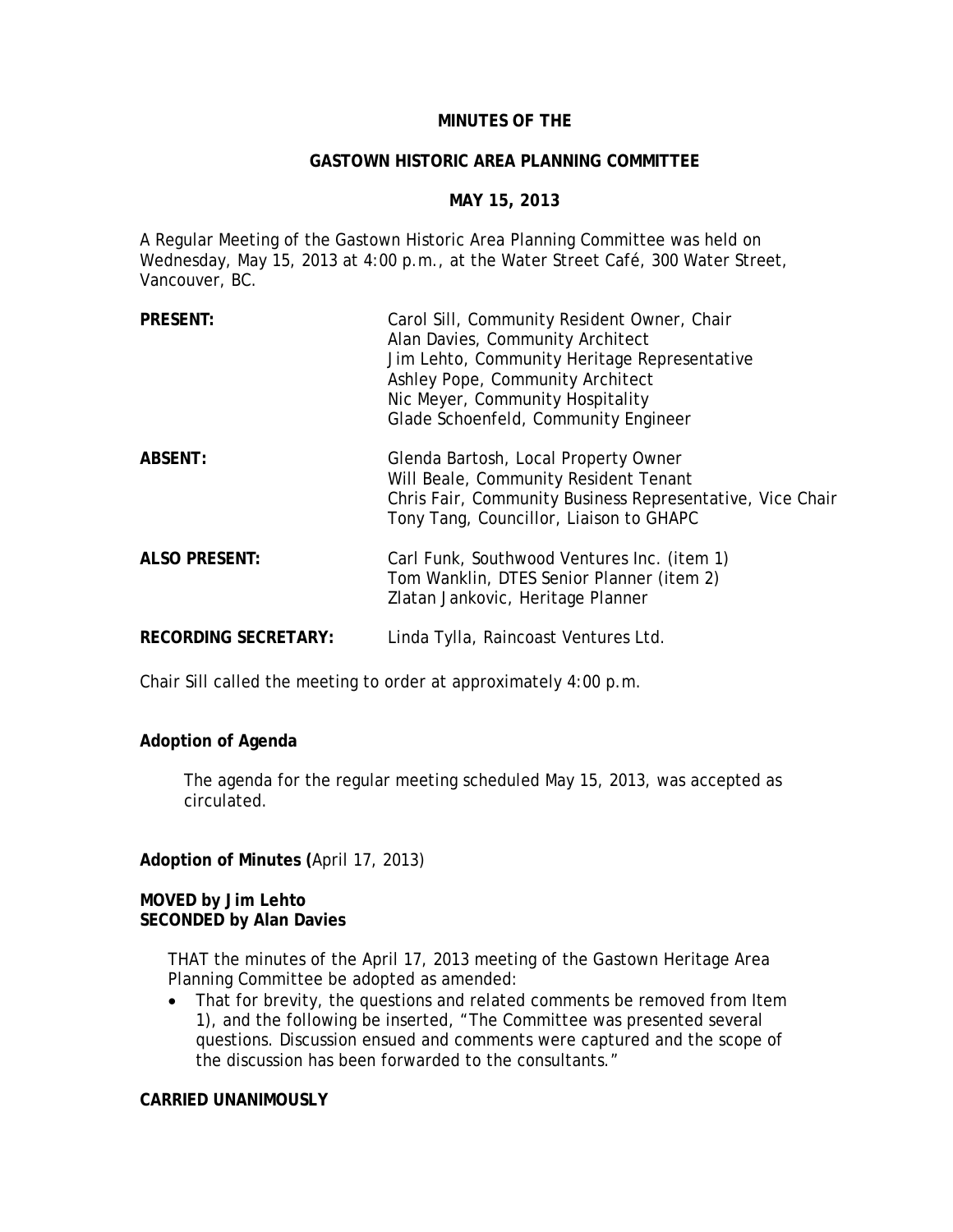#### **1) 50 E. Cordova - DB 442681 VHR "B"**

Zlatan Jankovic, Heritage Planner, introduced the proposal to restore and rehabilitate the lower principal façade of this heritage building. Although the conservation strategy was developed for a more comprehensive façade rehabilitation work, the focus at this time is on the conservation of the building storefront and intermediate cornice.

Carl Funk, Southwood Ventures Inc., provided further detail on the project. The storefront will be rehabilitated to restore the historic appearance and accommodate current needs, and will be made of wood and metal. The replication of the intermediate cornice is proposed to be by the use of polymer-modified cement, an affordable material, which has occasionally been used for the cornice conservation work in the city. The rehabilitation is being undertaken to promote improved occupancy with a possible retail tenant in the basement. The conservation plan is based on some historic reference and recent rehabilitation on a similar building.

The applicant and staff responded to questions relating to the project. Discussion ensued and the Committee provided their comments to the applicant.

## **MOVED by Jim Lehto SECONDED by Alan Davies**

THAT the Gastown Heritage Area Planning Committee strongly supports the project as proposed, and encourages further design development as follows:

- In respect to compatibility of the existing door design with proposed rehabilitated storefront elements
- Consideration of durability of proposed materials
- The storefront window sill and door kick-plate height.

## **CARRIED UNANIMOUSLY**